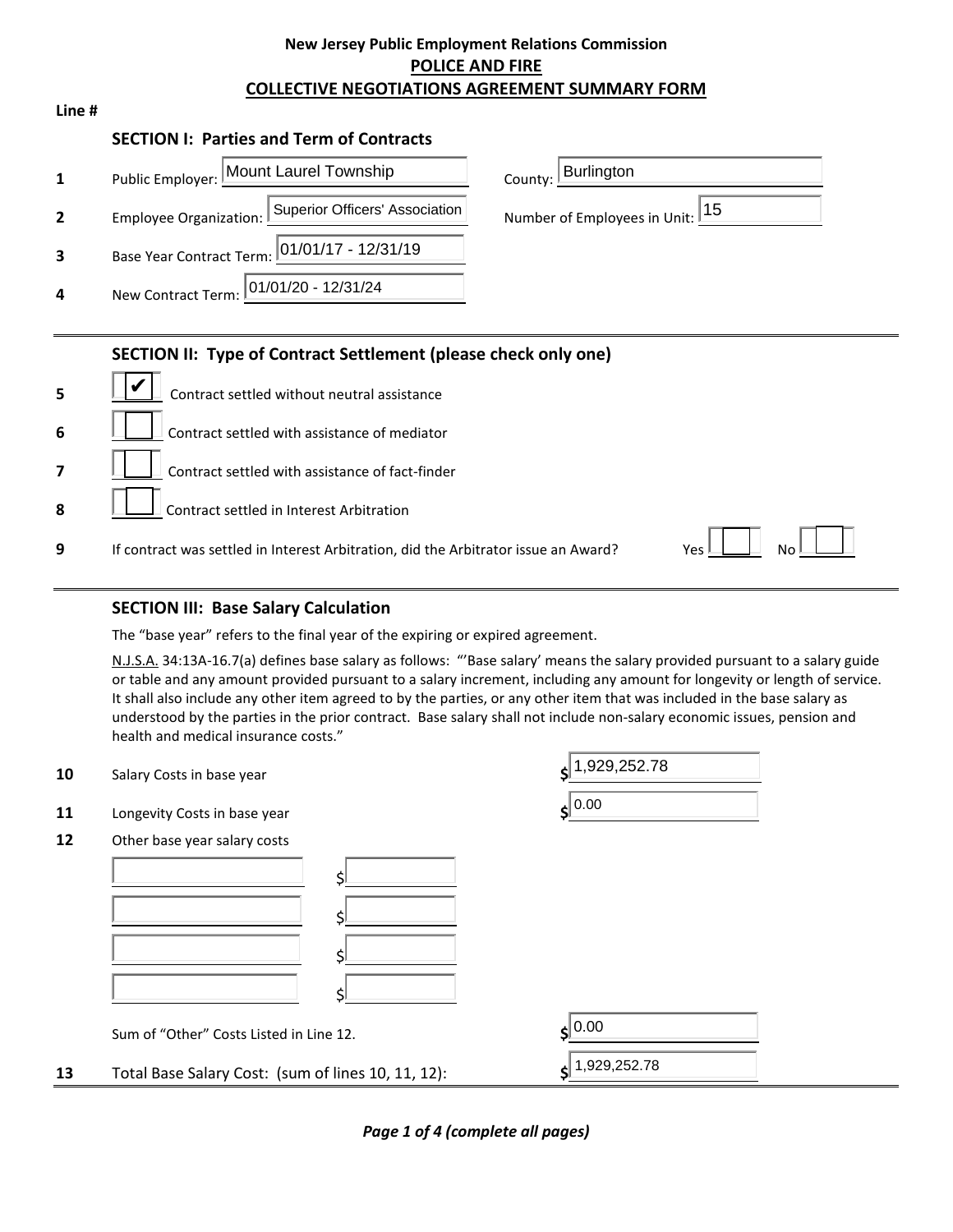# **SECTION IV: Increase in Base Salary Cost (for each year of New CNA)**

**14** Total Base Salary Cost from Line 13: **\$**

| <b>Increases</b>                                         | Year 1    | Year <sub>2</sub> | Year 3    | Year 4    | Year 5    | Year 6 |
|----------------------------------------------------------|-----------|-------------------|-----------|-----------|-----------|--------|
| <b>Effective Date</b><br>(month/day/year)                | 01/01/20  | 01/01/21          | 01/01/22  | 01/01/23  | 01/01/24  |        |
| Cost of Salary Increments<br>(\$)                        | 22,706.22 | 50,607.00         | 63,580.00 | 53,325.00 | 47,592.00 |        |
| Salary Increase Above<br>Increments $(5)$                | 0.00      | 0.00              | 0.00      | 0.00      | 0.00      |        |
| Longevity Increase (\$)                                  | 0.00      | 0.00              | 0.00      | 0.00      | 0.00      |        |
| <b>Total Increased Cost for</b><br>"Other" Items $(\xi)$ | 0.00      | 0.00              | 0.00      | 0.00      | 0.00      |        |
| Total Increase (\$)<br>(sum of lines 16-19)              | 22,706.22 | 50,607.00         | 63,580.00 | 53,325.00 | 47,592.00 |        |
|                                                          |           |                   |           |           |           |        |

237,810.22

2.47

 $|1,929,252.78$ 

## **SECTION V: Average Increase Over Term of New CNA**

- **21** Dollar Increase Over Life of Contract  $\frac{1}{2^{237,810.22}}$  [Take sum of all amounts listed on Line 20 above]
- **22** Percentage Increase Over Life of Contract  $\frac{12.33}{2}$  % [Divide amount on Line 21 by amount on Line 14]
- 
- 
- 23 Average Percentage Increase Per Year  $\frac{2.47}{2.47}$  % [Divide percentage on Line 22 by number of years of the contract]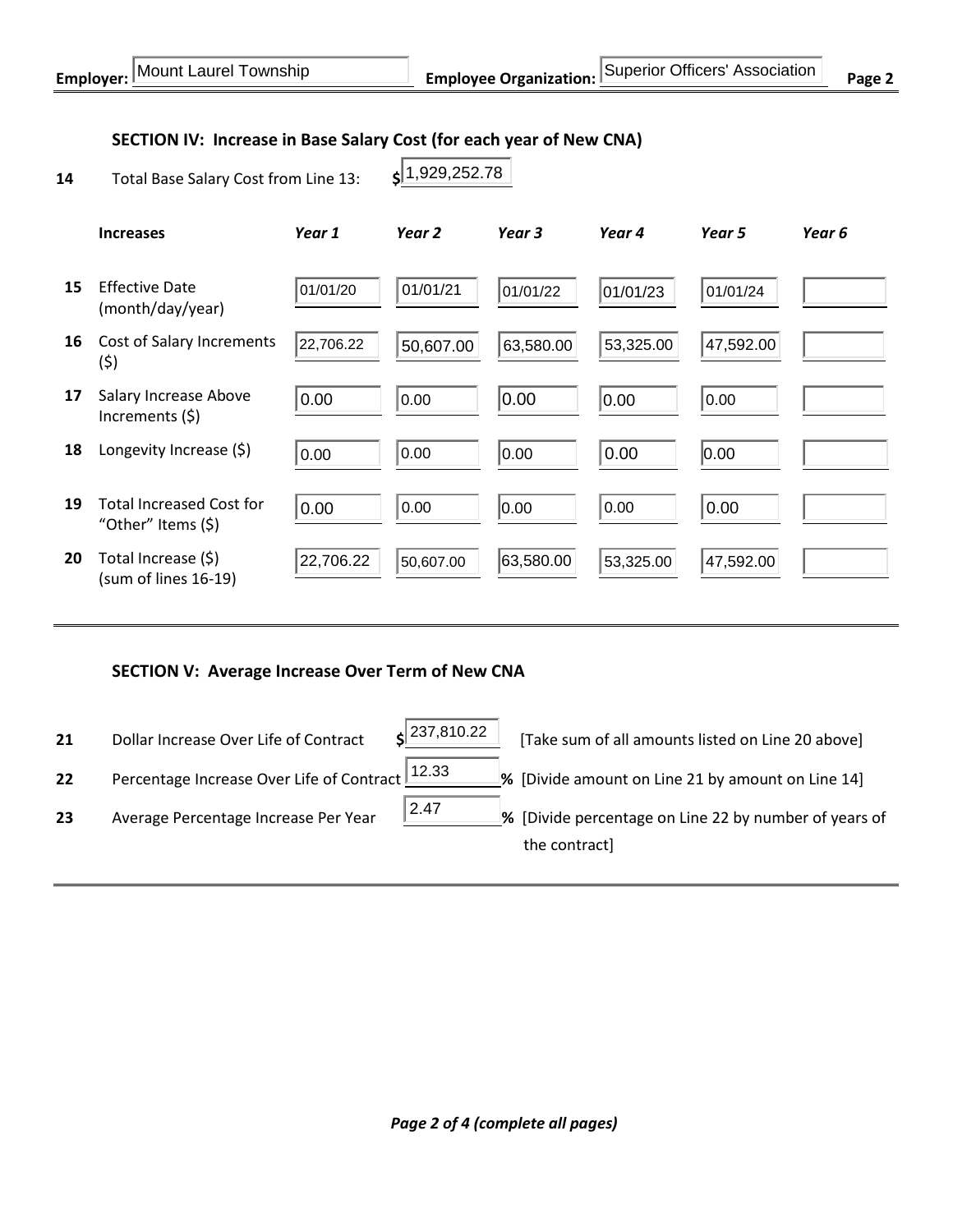| <b>Employer:</b> Mount Laurel Townsh |  |  |  |
|--------------------------------------|--|--|--|
|--------------------------------------|--|--|--|

# **←Increases→ 24 Item Description Base Year Cost (\$)** *Year 1 Year 2 Year 3 Year 4 Year 5 Year 6* **25 Totals (\$):**  Education Stipends  $4,400.00$  (100.00)  $|4,400.00|$  (100.00)

# **SECTION VI: Other Economic Items Outside Base Salary and Increases**

# **SECTION VII: Medical Costs**

- **26** Health Plan Cost **\$ \$**
- **27** Prescription Plan Cost **\$ \$**
- **28** Dental Plan Cost **\$ \$**
- **29** Vision Plan Cost **\$ \$**
- **30** Total Cost of Insurance **\$ \$**

| <b>Insurance Costs</b>         | <b>Base Year</b>       | Year 1                   |
|--------------------------------|------------------------|--------------------------|
| Health Plan Cost               | $s$ 256,602.00         | $s^{235,331.28}$         |
| <b>Prescription Plan Cost</b>  | $s$ 49,237.32          | $s$ <sup>44,658.00</sup> |
| Dental Plan Cost               | $s^{9,557.04}$         | $\frac{\xi}{10,524.00}$  |
| Vision Plan Cost               | $\frac{1}{2}$ 1,271.52 | 1,271.52                 |
| <b>Total Cost of Insurance</b> | 316,667.88             | 308,507.52<br>≮          |

*Page 3 of 4 (complete all pages)*